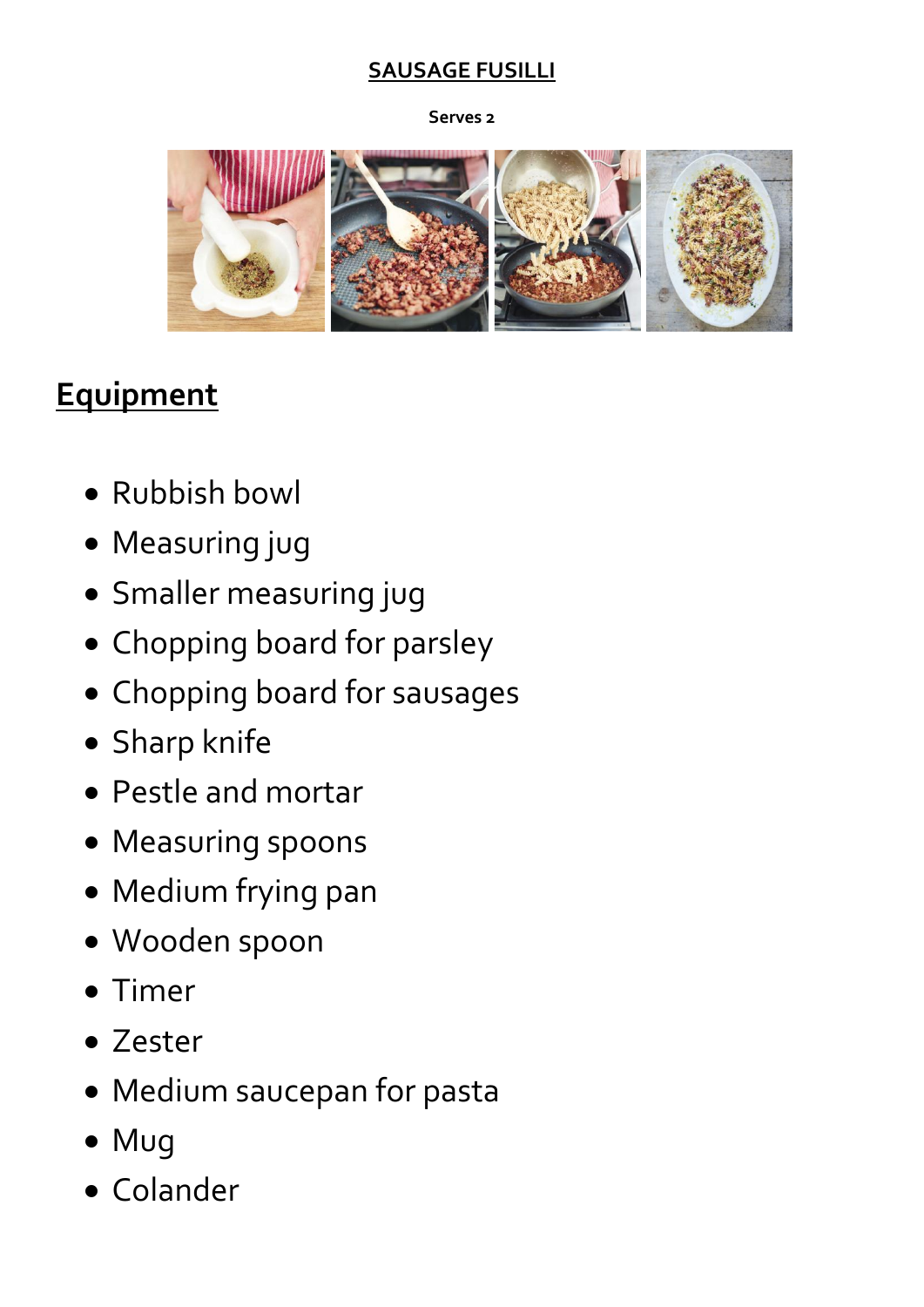# **Ingredients**

- 100ml chicken stock
- 1 lemon (you only need half)
- 150g dried wholewheat fusilli or penne
- sea salt and freshly ground black pepper
- 10g cheese, plus extra for serving
- ¼ bunch of fresh flat-leaf parsley
- 1 teaspoon chilli flakes
- 1 level teaspoon fennel seeds (optional)
- olive oil
- 200g quality coarse sausages, e.g.Cumberland
- 1/2 tablespoon dried oregano

### **To prepare and cook your sausage fusilli**

- 1. Weigh the pasta into the medium mixing bowl.
- 2. Make the stock (look at the instructions on the packet) in the larger measuring jug.
- 3. Pour the 100ml that you need into the smaller measuring jug.
- 4. Pick and roughly chop the parsley leaves (throw the stalks away).
- 5. Measure the fennel seeds (if using) into the **pestle and**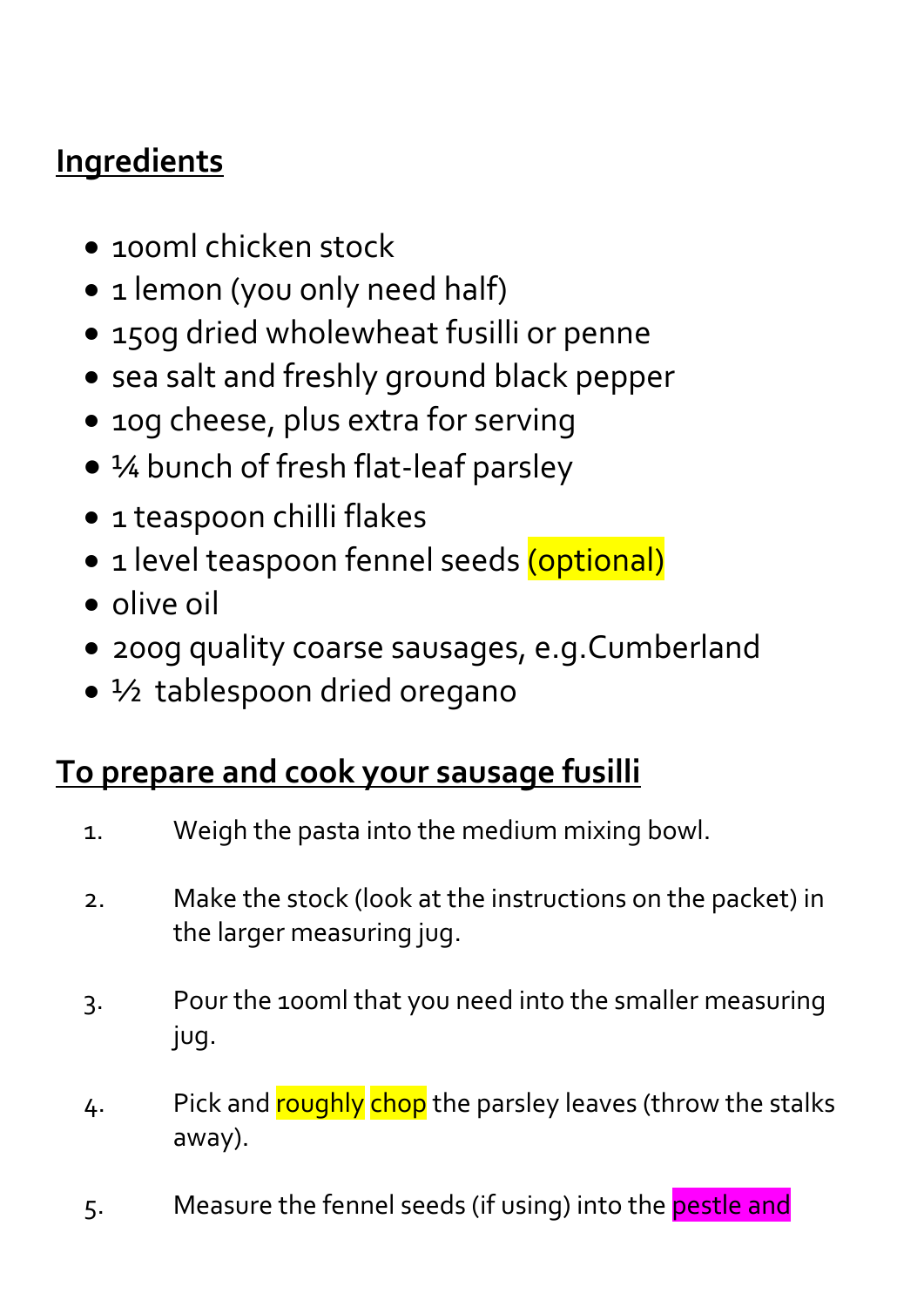mortar and bash until coarsely crushed.

- 6. Grate the rind of half the lemon onto the chopping board.
- 7. Squeeze the meat out of the sausage skins.
- 8. Heat 1 tablespoon of oil in the frying pan over a high heat.
- 9. Add the sausagemeat to the pan, squashing it down with the back of the wooden spoon to break it up.
- 10. Fry for a few minutes, or until the meat starts to go brown, then continue to break up once more so it resembles coarse mince.
- 11. Add the chilli flakes to the pan (and the bashed-up fennel if you've used it).
- 12. Cook over a medium heat for around 10 minutes, or until the meat becomes crisp, golden brown and slightly caramelised.
- 13. Stir in the oregano.
- 14. Pour in the stock and allow it to reduce by half.
- 15. Add the lemon zest and squeeze in the juice of half the lemon.
- 16. Turn the heat down to low.
- 17. Meanwhile, cook the pasta **according to** the packet instructions.
- 18. Once the pasta is cooked but is al dente (still has a bit of bite to it), drain it in a colander, reserving half a small measuring jug-ful of the cooking water.